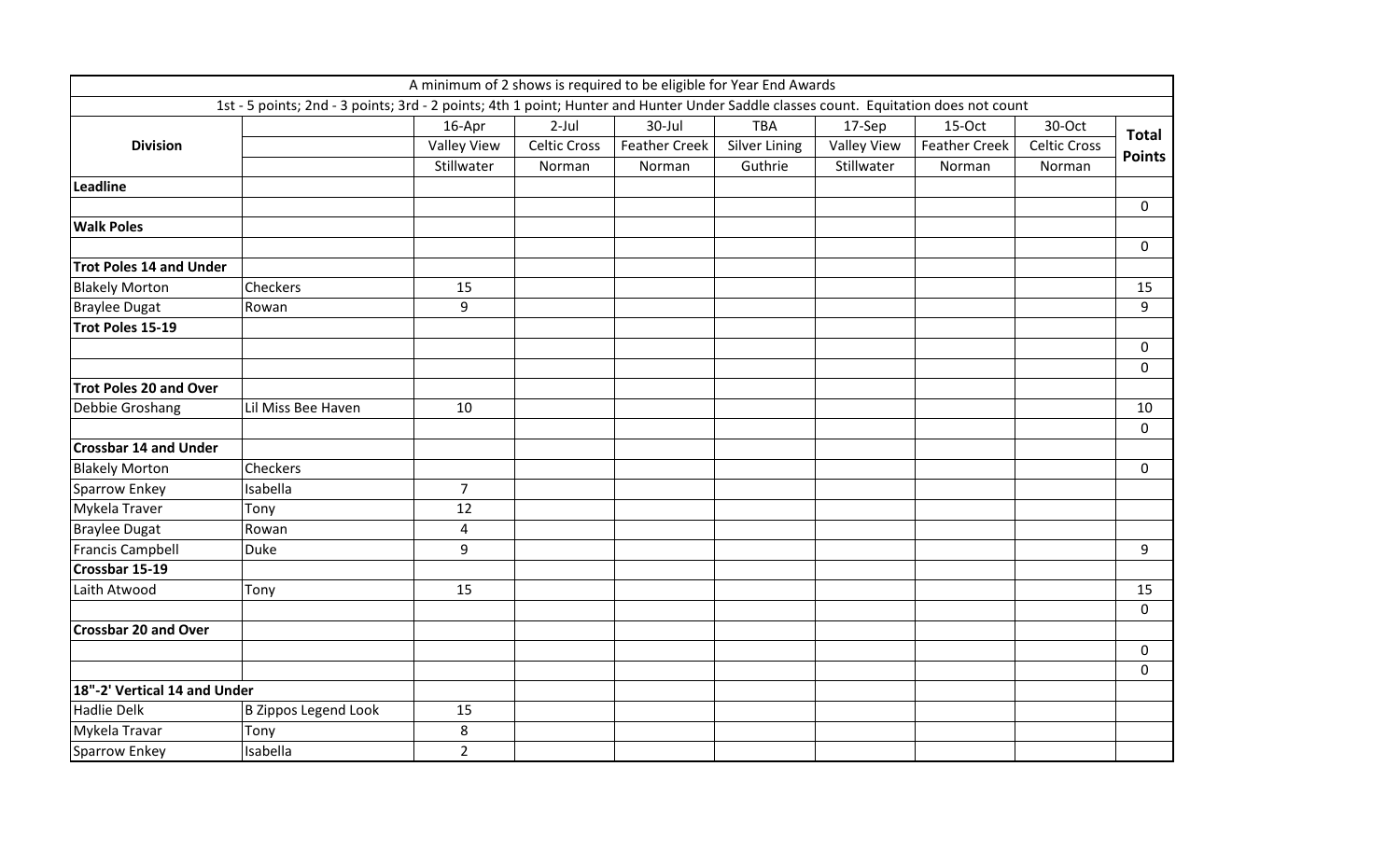| <b>Francis Campbell</b>               | Duke                   | $\overline{3}$ |  |  | $\mathbf{3}$   |
|---------------------------------------|------------------------|----------------|--|--|----------------|
| Addison Milligan                      | Handmade Ruby Slippers | 5              |  |  | 5              |
| 18"-2' Vertical 15-19                 |                        |                |  |  |                |
| Laith Atwood                          | Tony                   | 13             |  |  | 13             |
| Calee Lyons                           | <b>SCS Monterey</b>    | $10\,$         |  |  |                |
| <b>Skye Butler</b>                    | Lancer                 | 5              |  |  | 5 <sup>1</sup> |
| 18"-2' Vertical 20 and over           |                        |                |  |  |                |
| Kitter Kat                            | Linda Blair            | 15             |  |  | 15             |
|                                       |                        |                |  |  | $\mathbf 0$    |
| 2' - 2'3" Vertical 19 and under       |                        |                |  |  |                |
| <b>Skye Butler</b>                    | Lena                   | 15             |  |  | 15             |
| Lily Wu                               | Polar Express          | 9              |  |  | 9              |
| 2' - 2'3" Vertical 20 and over        |                        |                |  |  |                |
|                                       |                        |                |  |  | $\pmb{0}$      |
|                                       |                        |                |  |  | $\pmb{0}$      |
| 2' - 2'3" Vertical Pro                |                        |                |  |  |                |
|                                       |                        |                |  |  | $\mathbf 0$    |
|                                       |                        |                |  |  | $\mathbf 0$    |
| $2'3'' - 2'6''$ Vertical 19 and under |                        |                |  |  |                |
|                                       |                        |                |  |  | $\mathbf 0$    |
| 2'3" - 2'6" Vertical 20 and over      |                        |                |  |  |                |
|                                       |                        |                |  |  | $\pmb{0}$      |
| 2'3" - 2'6" Vertical Pro              |                        |                |  |  |                |
|                                       |                        |                |  |  | $\pmb{0}$      |
| 2'6" - 2'9" Vertical 19 and Under     |                        |                |  |  |                |
|                                       |                        |                |  |  | $\mathbf 0$    |
| 2'6" - 2'9" Vertical 20 and over      |                        |                |  |  |                |
|                                       |                        |                |  |  | $\mathbf 0$    |
| 2'6" - 2'9" Vertical Pro              |                        |                |  |  |                |
| Peggy Wilkerson                       | Mai Tai                | 10             |  |  | 10             |
| 2'6"-3' Jumper - 19 and Under         |                        |                |  |  |                |
|                                       |                        |                |  |  | $\pmb{0}$      |
| 2'6"-3' Jumper - 20 and over          |                        |                |  |  |                |
|                                       |                        |                |  |  | $\mathbf 0$    |
|                                       |                        |                |  |  |                |